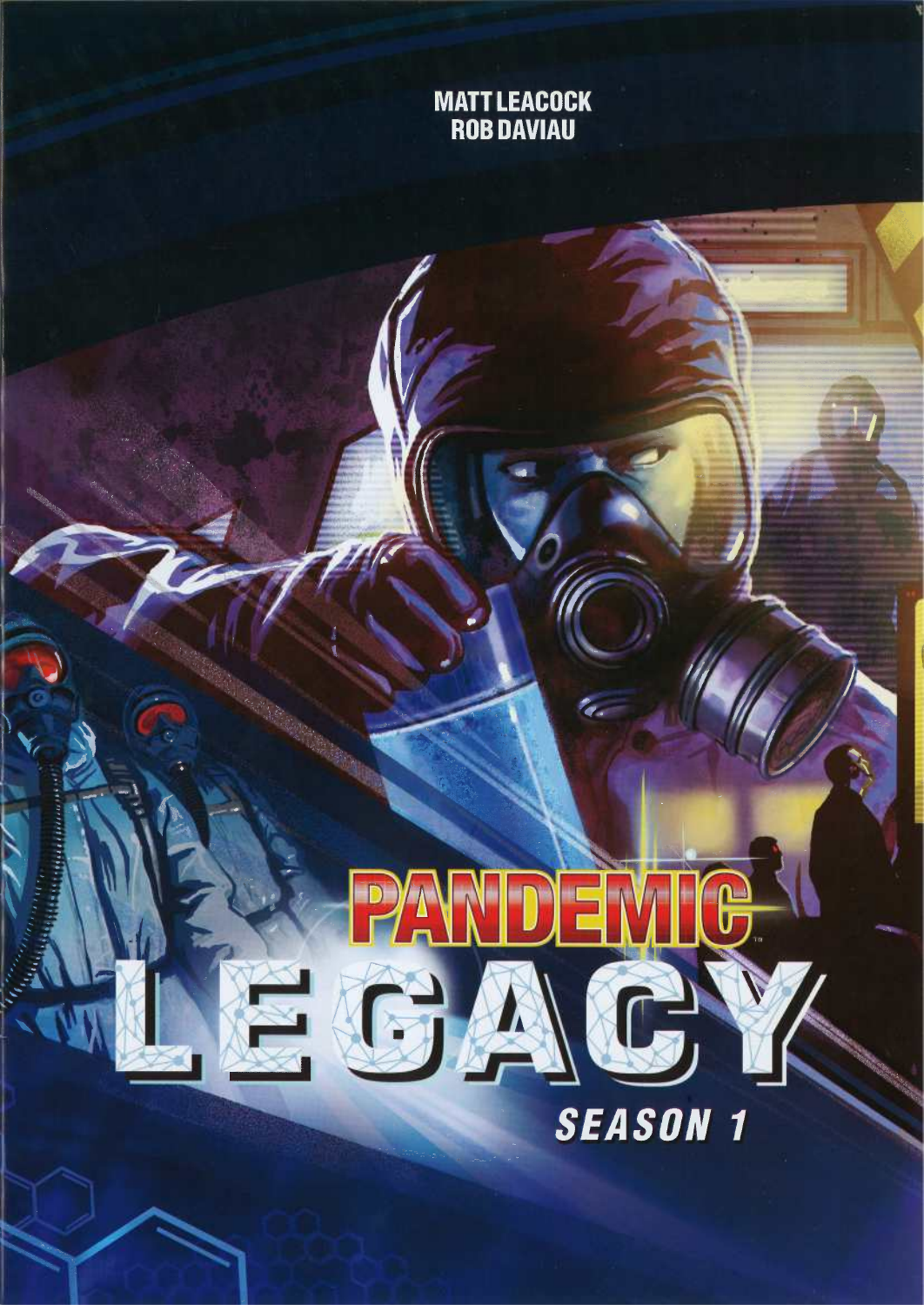

#### by Matt Leacock and Rob Daviau

The world is falling apart. Four diseases are sweeping the planet and your team is on the front lines. Worse yet, one disease has shown signs that it may become resistant to any treatment.

Pandemic Legacy is a cooperative game where all players must work together to develop cures and prevent disease outbreaks, before 4 diseases contaminate humanity. You will all win or lose together.

Can you survive the year and save humanity?

## **STARTING CONTENTS**



cards



**5 Character** 



**4 Pawns** 



**A EPIDEMIC** 



**4 Reference cards** (one per player color)



**48 Infection cards** 



**4 Cure markers** 



**62 Legacy cards** 

1 Infection rate

marker

1 Outbreaks

marker



**61 Player cards** 

**4 Civilian cards** 



**5 Dossiers and 1 Sticker sheet** 





**96 Disease cubes** 24 in 4 colors



1 Board

1 Package box with 8 numbered packages

**6 Research stations** 

You will need a pen. It is not included in this box.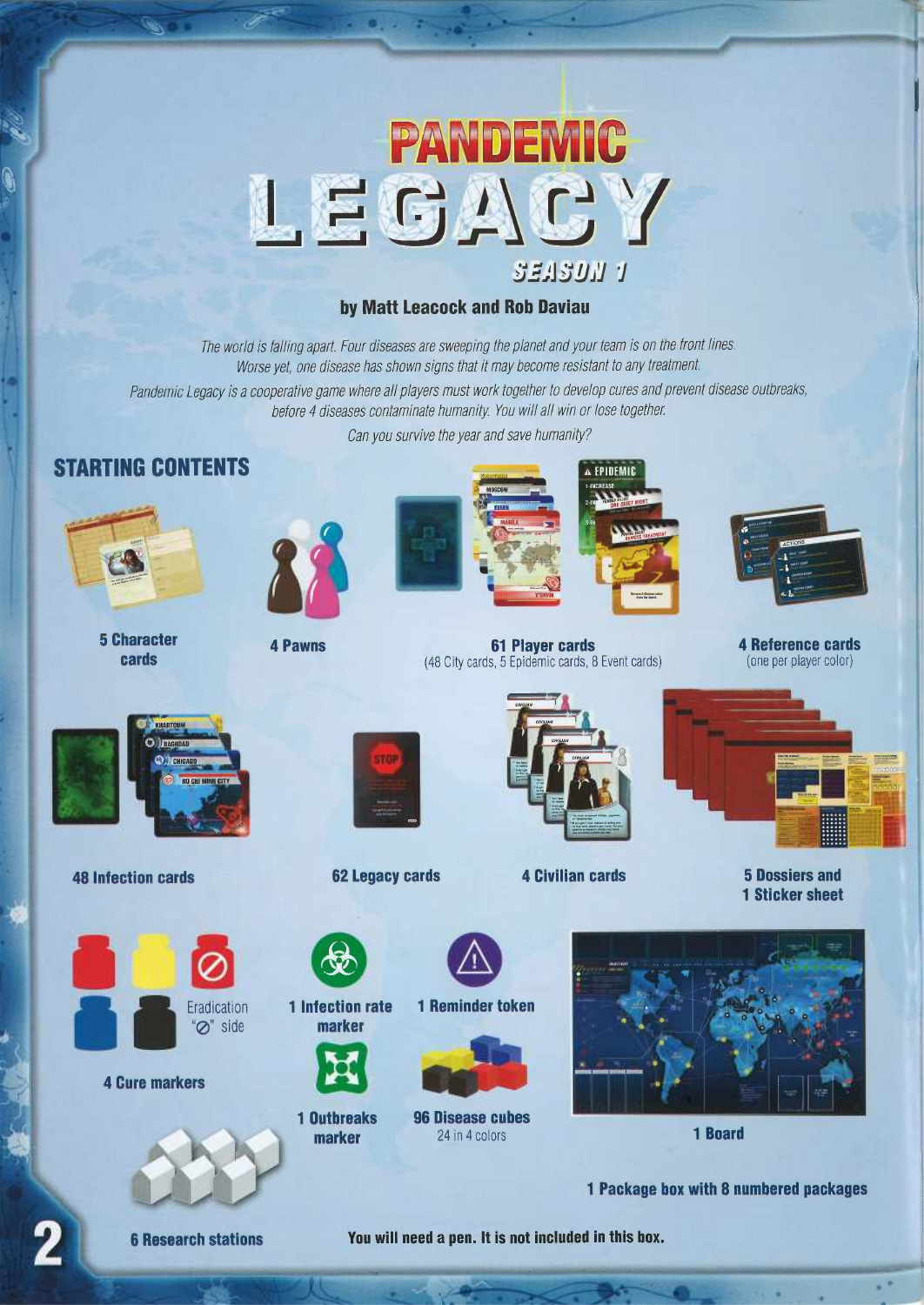# OVERVIEW

# HOW DO YOU PLAY A LEGACY GAME?

Unlike most games, which fully reset every time you play, Pandemic Legacy carries some elements forward from one game to the next. Decisions you make in game 1 will be there in game 2, 3, and every game played with your copy of the game. Different groups will make different decisions and will have a different experience. What results is a game unique to the group that plays it.

Sometimes you will write on parts of the game. Sometimes you will put stickers on cards or the board. Sometimes you will even destroy (tear up) a card. These changes are permanent.

Also, at the end of each game, the group will make two Game End Upgrades to prepare for future games. You will put stickers on the board, cards, and character.

As you play, you will learn about other ways the game will change.

Also, some elements of play are hidden and sealed off before your very first game. As you play, you will find instructions that tell you when to open these packages. Do not open the packages in the box until you receive instructions to do so. The dossiers also contain hidden information that will be revealed as you play.

Some rules, labeled A through Y, are missing throughout this rulebook. As you play, you will gain these missing rules and stick them into the rulebook. From that point on, the rules will be permanently changed.

#### IF YOU'VE NEVER PLAYED PANDEMIC...

We recommend that you play a few games without any of the special "Legacy" rules to get a feel for the decisions you will have to make.

Read this rulebook then play without using the following rules:

- •Game Months, Legacy Deck, Dossiers
- •Objectives, Funding, Game Calendar, Panic Level
- •Scars and Lost Characters
- •Game End Upgrades

The object of these warm-up games is to cure four diseases before any of the game-losing conditions are triggered (noted on page 14 of these rules). You should play at least two games this way to get a feel for the game before adding the additional rules.

#### IF YOU HAVE PLAYED PANDEMIC...

You will see that game 1 of Pandemic Legacy plays like Pandemic with a few changes, explained in the next few pages.

## WHAT STAYS AND WHAT GETS RESET?

Writing on the board, putting stickers on the board or on cards, and possibly tearing up or destroying components are permanent changes.

In all other ways, the game resets for the start of each game. The pieces on the board, cards in hand, outbreaks, etc. all start fresh.

#### GAME MONTHS

Pandemic Legacy is broken into 12 months, starting with January.

If your group succeeds in a month, you move on to play the next month. If you fail, you get one more chance to succeed in the current month. Start anew game with the current set of rules and objectives for the month you just lost. If you lose again, you must move on to the next month for your next game.

#### THE LEGACY DECK

The Legacy Deck contains cards that will describe what happens over the course of the game's 12 months. it is arranged in a specific order-do not look through or shuffle these cards. At the start of a game, draw the cards and read them one at a time, until you get to a card that says STOP on the back. This card will tell you when to continue drawing from the deck, which might be mid-game,



at the end of a game, or at the start of the next month. The Legacy Deck is a one-way trip. Even if you repeat a month, do not put Legacy cards back. The tray was designed with two spaces for used Legacy cards: one for the used cards, the other for cards that will be used in future games.

If the Legacy Deck becomes scattered, have someone who is not playing the game put the cards back in order using the numbers in the corner of each card. Shown to the right is the first Legacy Deck card (LD 01 B).

To ensure this does not happen, once you've<br>removed it from its packaging, leave the Legacy Deck<br>ame. removed it from its packaging, leave the Legacy Deck in the storing tray.  $\blacksquare$ 

## THE DOSSIERS

The five dossiers contain the stickers that will go onto the game. As you go through the Legacy Deck, you will come across cards that have dossier numbers or letters on them. When you do, open  $up$ –and tear off using the precut corner —the dossier doors matching the numbers (or letters) on the card, *one at a time*, resolving each one before opening the next. Some of these dossier doors will contain one-time stickers. Others will create a card that will be used from time to time in future games.



#### **THE PACKAGES**

There are eight packages in the game. As you play through the game, yellow boxes will instruct you to open specific packages.

Important: Before your very first game, place the Open Package 8 sticker next to door 8 of the package box.

s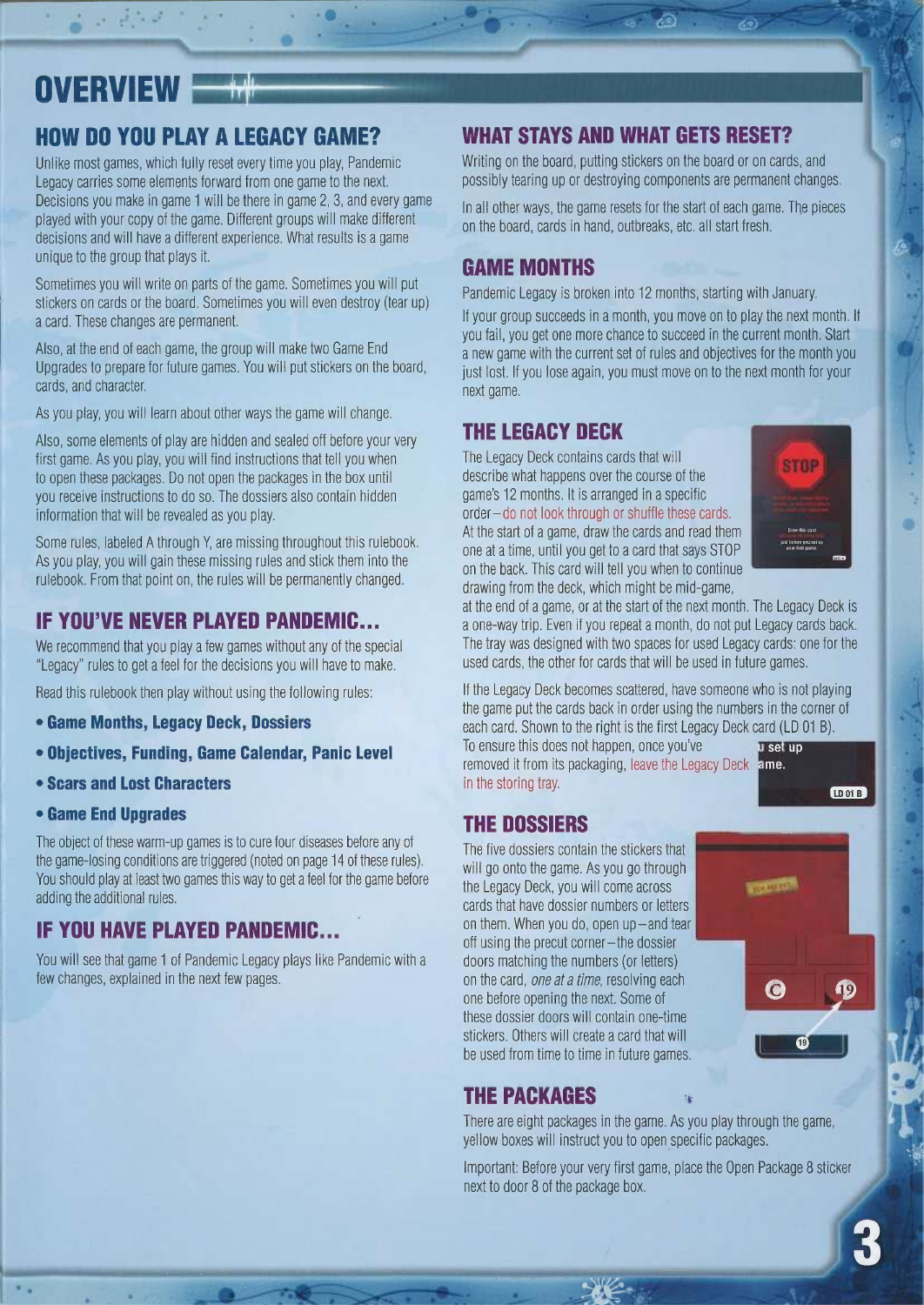# OVERVIET

## **OBJECTIVES**

At the beginning of each game, you will have an objective (or objectives) you need to complete in order to win. The number of objectives needed to win in a month is shown on the board for that month.



**OBJECTIVES** 

If an objective is marked as mandatory, it must be completed in order to win. You do not need to decide which other objectives you are trying to accomplish at the beginning of any game; you may wait to see how the game unfolds.

Some objectives will remain in play until the group completes them: others will expire at the end of a particular month. As the year unfolds, new objectives will be introduced.

#### **FUNDING**

At the beginning of each game, you will add Funded Event cards (of the group's choice) to the Player Deck equal to your Funding Level. Your Funding Level is 4 at the beginning of the first game in January but will go up and down from game to game. The minimum funding is 0 and the maximum is 10.

#### **GAME CALENDAR**

Use the game calendar to record your progress, wins and losses, players involved, and your current Funding Level. The game calendar can be found on the back cover of this rulebook.

|                                       |              |                  | <i></i>                                                                                                                                                                                                                                                                                                |              |
|---------------------------------------|--------------|------------------|--------------------------------------------------------------------------------------------------------------------------------------------------------------------------------------------------------------------------------------------------------------------------------------------------------|--------------|
| <b>GAME CALENDAR</b>                  |              |                  |                                                                                                                                                                                                                                                                                                        |              |
| Funding cannot go under 0 or over 10. |              |                  | If you win, advance to the next month and <i>decrease</i> your funding by 2.<br>If you lose the first half of the month, play the second half of the month and increase your funding by 2.<br>If you lose in the second half of the month, increase your funding by 2, then proceed to the next month. |              |
|                                       |              | Date:<br>Pandina | Plannis and Charalinis                                                                                                                                                                                                                                                                                 | White Lose ? |
|                                       |              |                  |                                                                                                                                                                                                                                                                                                        |              |
|                                       | Barly        | $\overline{4}$   |                                                                                                                                                                                                                                                                                                        |              |
| <b>January</b>                        | Late         |                  |                                                                                                                                                                                                                                                                                                        |              |
|                                       | Barly        |                  |                                                                                                                                                                                                                                                                                                        |              |
| <b>February</b>                       | Late         |                  |                                                                                                                                                                                                                                                                                                        |              |
|                                       | <b>Bariv</b> |                  |                                                                                                                                                                                                                                                                                                        |              |
| <b>March</b>                          | Late         |                  |                                                                                                                                                                                                                                                                                                        |              |
|                                       | Early        |                  |                                                                                                                                                                                                                                                                                                        |              |

## **REMINDER TOKEN**

This token is used occasionally during games to remind players to remember something.

# **THE GAME BOARD**

#### **REGIONS**

The board is broken up into six regions, each roughly equivalent to a continent. These will come into play later.

#### **OBJECTIVES SECTION**

In one corner of the board is a section where objectives are placed. January will start with one objective. Other objectives will be added and removed in future months.

#### **DISEASE TRACKING AREA**

Use this area of the board to apply changes to any of the four diseases.



## **PANIC LEVEL**

Cities are panicking as these diseases take hold. Whenever an outbreak occurs in a city, its panic level will go up by one. The first time a city panics, place the level 1 sticker (unstable) in the panic level sticker box near the city. After that, place the next numbered sticker over the previous one (level 2, then level 3, etc.). The effects of panic levels are shown below. These effects are cumulative.

| LEVEL | <b>STATE</b>      | <b>EFFECT</b>                                                                                                                 |  |
|-------|-------------------|-------------------------------------------------------------------------------------------------------------------------------|--|
|       | <b>Unstable</b>   | No effect.                                                                                                                    |  |
|       | <b>Rioting</b>    | Players cannot take Direct Flights or<br>Charter Flights in or out. Research stations<br>are destroyed and cannot be rebuilt. |  |
|       | <b>Collapsing</b> | Discard 1 card of the city's color to enter<br>this city with the Drive/Ferry action.                                         |  |
|       | <b>Fallen</b>     | Discard an additional card of the city's<br>color to enter this city with the Drive/Ferry<br>action (for a total of 2 cards). |  |
|       |                   | If your character is in a city when it falls, it<br>is lost. See Lost Characters on page 5.                                   |  |



By placing the level 2 panic level sticker, the city's panic level goes from unstable to rioting.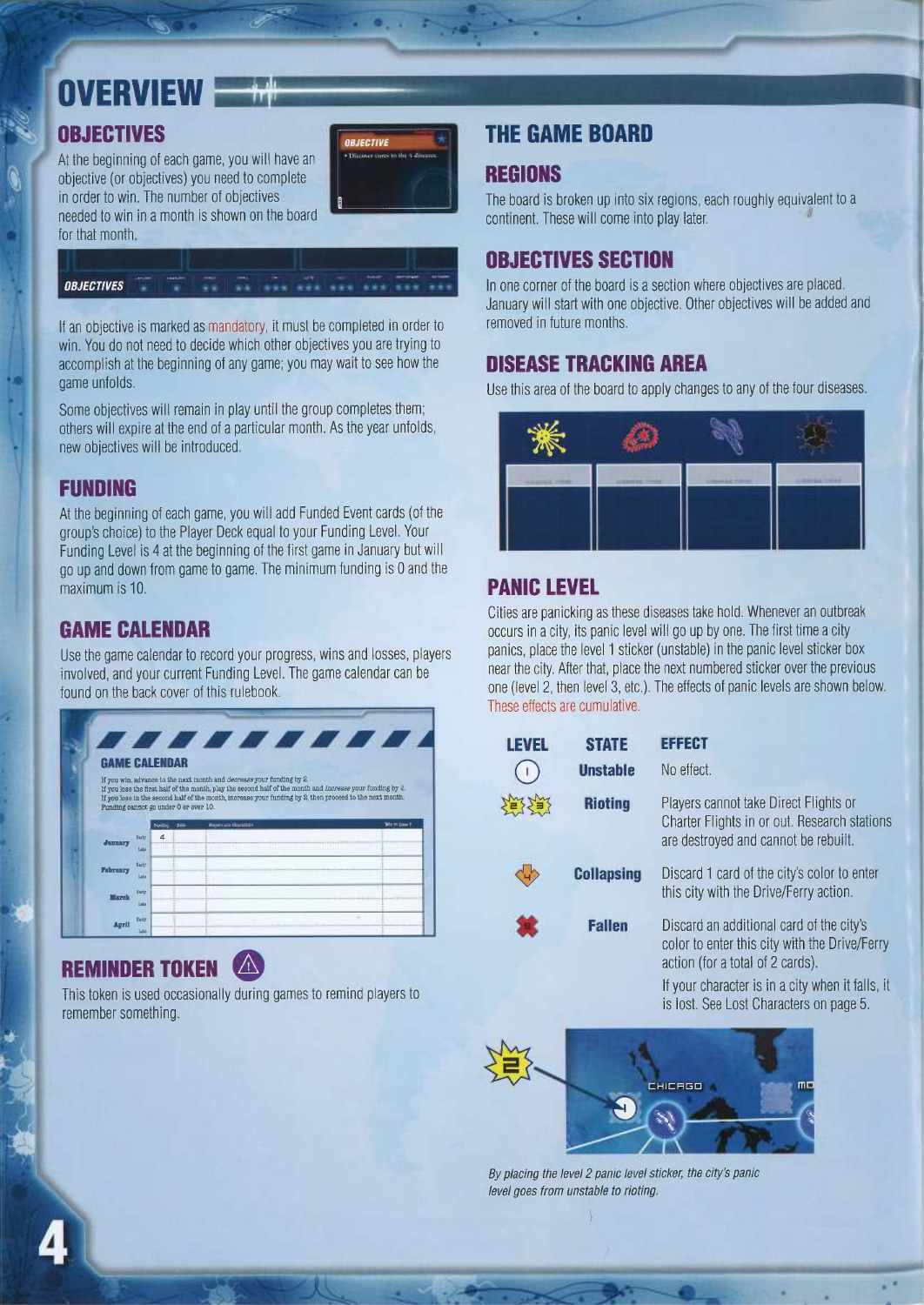# **CHARACTERS**

n,~ . ... \_..,

Each player has a specific character with special abilities to improve the team's chances. Each player begins game 1 by creating a character.

To create a character: Select a Character card (each one has different special abilities) and give your character a name.

# RULE STICKER A will go here

These characters will carry through from game to game and they may become /ost(see below). You do not have to play the same character in every game.



•Automatically remove cubes of cured diseases from the city you are in (and prevent them from being placed there).



## SCARS

 $\bullet$  .

Characters can be mentally or physically damaged over the course of play. When this happens, choose an available scar and add it to your character's card. Characters are scarred when they are in a city that outbreaks and may be scarred in other ways that will be noted in future rules.

Whenever you must place a scar on a character that has no room for it, that character becomes lost.

#### LOST CHARACTERS

.. •

If you have to put a scar on your character and it has no more scar slots, or if your character is in a city when it falls, your character is lost.

When your character is lost, destroy (rip up) your Character card. It cannot be played in this or in future games. Discard all cards you have, take the Civilian card matching your pawn, and place your pawn in a city with a research station (this may be your current city). If there are no research stations in play, place your pawn in Atlanta. If your character was lost during your turn, continue with your turn, keeping any remaining actions you have.

# CHARACTER REFERENCE

Refer to this section after you've learned how to play the game for fine points regarding each of the characters.



#### **Dispatcher**

The Dispatcher may, as an action, either:

- move any pawn, if its owner agrees, to any city containing another pawn, or
- move another player's pawn, if its owner agrees, as if it were his own.

The Dispatcher can only move other players' pawns; he may not direct them to do other actions, such as Treat Disease.

When the Dispatcher moves a player's pawn as if it were his own:

- use the Dispatcher's scars and upgrades, not those belonging to the character he is moving,
- •cards that need to be played or discarded (for Direct and Charter Flights or to enter a collapsing or fallen city) come from the Dispatcher's hand. A card discarded for a Charter Flight must match the city the pawn is moving from.



#### **Generalist**

The Generalist has slots for 4 different character upgrades and gets 5 actions per turn.

# **Medic**

The Medic removes all cubes, not 1, of the same color when doing the Treat Disease action.

If a disease has been *cured*, he automatically removes all cubes of that color from a city, simply by entering it or being there. This does not take an action.

The Medic also prevents placing disease cubes (and outbreaks) of cured diseases in his location. The Medic's automatic removal of cubes also happens during other players' turns.



#### **Scientist**

The Scientist needs only 4 (not 5) City cards of the same disease color to Discover a Cure.



#### **Researcher**

When doing the Share Knowledge action, the Researcher may give any City card from her hand to another player in the same city as her, without this card having to match her city. The transfer must be from her hand to the other player's hand, but it can occur on either player's turn.